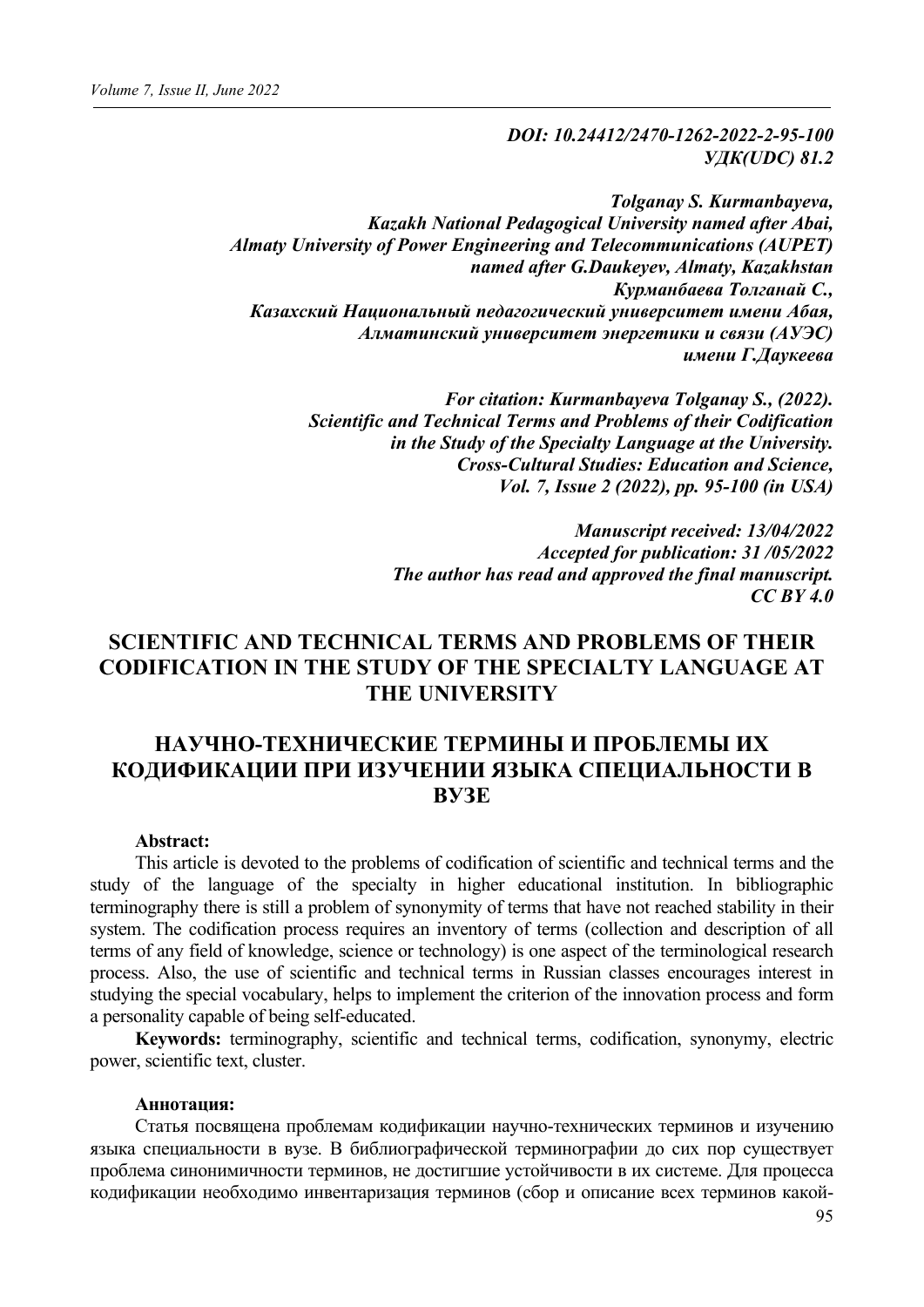либо области знания, науки или техники) является одним из аспектов процесса терминологического исследования. Также использование на занятиях русского языка научнотехнических терминов побуждает интерес к изучению специальной лексики, помогает реализовать критерий инновационного процесса и формировать личность, способную к самообразованию.

**Ключевые слова:** терминология, научно-технический термин, кодификация, синонимия, электроэнергетика, научный текст, кластер.

#### **Introduction**

Vocabulary of any language has an idioethnic character, i.e., it arises base on a certain culture and reflects the peculiarities of material and spiritual life of people. Terminology (a set of scientific terms) is part of the lexical system of language, because these are, first of all, words and wordcombinations, "which are the precise designation of a certain concept in the field of science, technology, art and public life" [1, 508].

### **Discussion**

Terms arise and live in the same way as ordinary words, but they also have certain specifics. First, they appear at a certain stage of development of civilization with the development of science as a systematic knowledge of man and the surrounding world. Second, terms are created on the basis of common words, they are always derivative in onomasiological terms characterized by secondary nomination. Their meanings are motivated not by features of objects and phenomena of the surrounding world (primary nomination), but by the meanings of words existing in these languages.

Third, the terms included in the subsystem of the language of science are subject to certain requirements in terms of their semantics of use in speech: it is unambiguity, absence of synonymy, and stylistic neutrality. However, these requirements are seldom realized in full in terms, which is due to their origin, as a rule, from common words.

Fourth, the science is international, and scientific progress is not limited to the borders of the country and the language where the term was created.

Practice shows that one of the current problems of terms is the codification of scientific and technical terms in the study of the language of the specialty in higher education schools.

The codification process requires an inventory of terms (collection and description of all terms of any field of knowledge, science or technology) is one aspect of the terminological research process. This process consists of the selection of terms, their lexicographic processing of description, the **inventory** is a preliminary stage of work on the ordering of terminology, i.e. putting in order scientific and technical terms by specialists in a particular field of knowledge. S.V. Grinev rightly notes that the study of any field of special vocabulary is invariably associated with terminography, since the results of work on identifying, researching, and harmonizing terminology are usually formalized in the form of a dictionary [2,6].

**Harmonization** is the first and main step in the practical work on terminology unification, bringing terms to a uniform, unified system. **Unification** is conditioned by structuring the standard correspondence between the concepts and the terminological system (includes: introductory part, main part, alphabetical indexes and appendices). The introductory part specifies the object of standardization, provides the necessary data. The main part includes the terminological articles, the dictionary article consists of the term, its descriptions and illustrative material.

Once the harmonizing-unification takes place, the **codification of the term system**, i.e. its registration in the form of a normative dictionary, is carried out. But nowadays it is often found that industry dictionaries do not give the meaning of a term that may be found in educational, technical texts. This is explained by the rapid development of modern science and technology, for which the *harmonizing of terminology*, and especially the reflection of new phenomena of technology in the dictionary, could not keep up.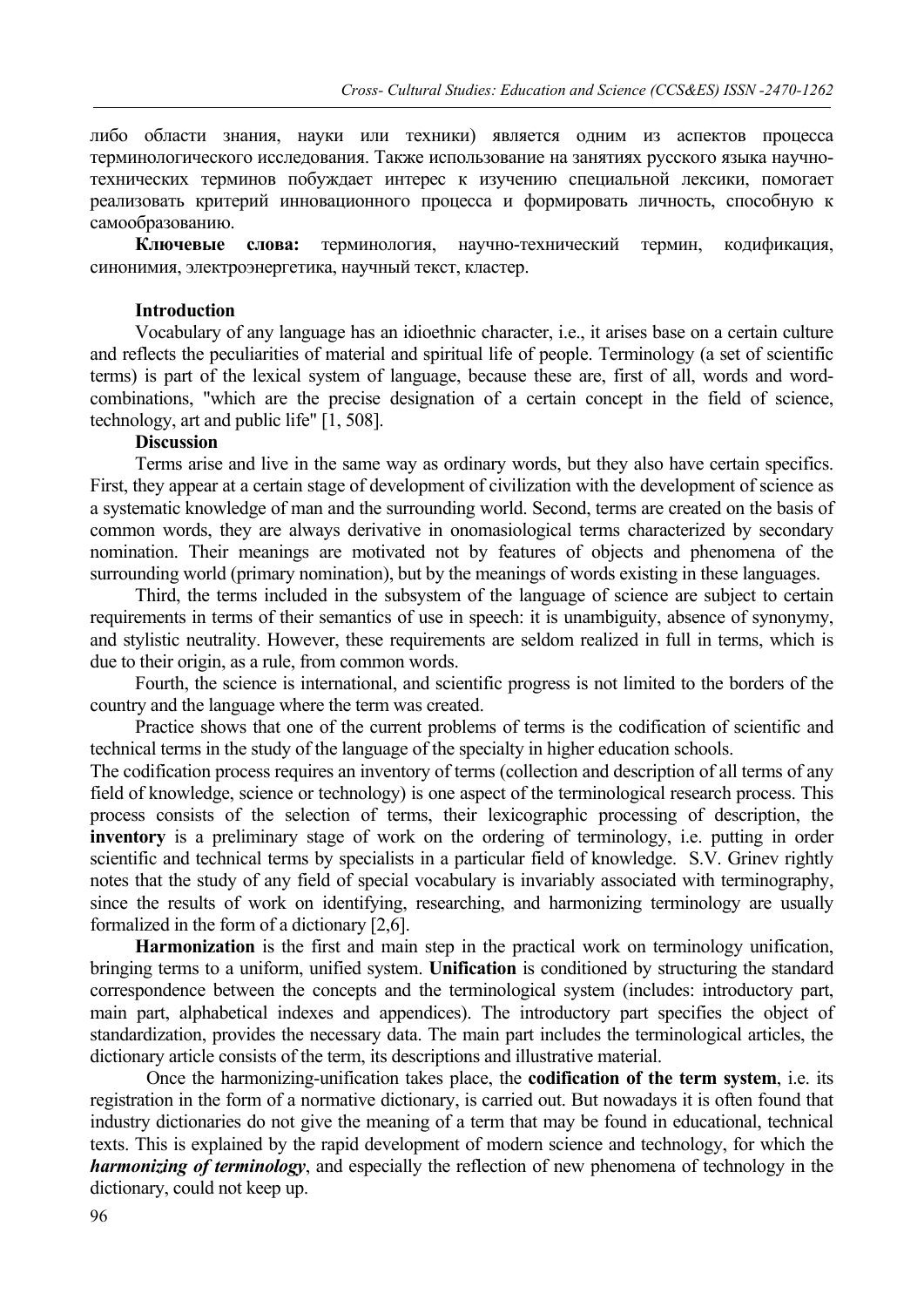Linguistic problems of the term and its history are shown in works of domestic and foreign researchers (V. V. Vinogradov, A. S. Gerd, S. V. Grinev, T. L. Kandelaki, L. A. Kapanadze, R. Yu. Kobrin, V. M. Leichik, A. V. Superanskaya, de Bessé B., Cabré M. T., Depecker L., Felber H., Gadet F., Gouadec D., Wister E.).

According to A.Z. Karapetian, "when developing the concept of term and terminological derivation, the uniqueness of the term as the material substance of the concept it represents should be taken into account first" [2]. Practice shows that with regard to the term the subject matter specialist is primarily interested in a meaningful concept, covering all aspects of the subject. The specialist in the field of terminology decides, whether the term corresponds to the full content of the concept, checks, to what extent the term satisfies the requirements to it as a member of a certain terminological system [3].

For our study, the opinion of scientists seems important who believe that both for the formation of the vocabulary and for the definition of a term in a terminological dictionary, the awareness of the term in the system of scientific concepts, as well as the logical and conceptual analysis of the terminoligical system play a paramount role [4].

Terms, like no other layer of vocabulary, form quite clear groups of words, which are divided into a large number of specific types, according to semantics. All this makes it possible to set in advance a certain model from the means of lexicographic description of terms of a given type and to use automation when compiling terminological dictionaries [5, 26].

The area we are considering, i.e. terminology of electric power and power supply of agriculture, although it is already standardized, there are some practical issues, such as the synonymy of terms: output, generator, voltage, line, field, unit, etc. There are a large number of standards in the electric power industry, many have to do with the operation of electrical devices, equipment, etc. When working on this article materials we have used the materials from three dictionaries with electric power terms [6; 7; 8], as well as materials from the book about the quality of electric power systems [9]. The publication of new branch explanatory dictionaries is apparently still being decided, because it is more common to see translated dictionaries and reference books. The number of dictionary entries in terminological dictionaries is usually small, attention is paid to individual words only, multivalued words are presented only in one meaning, the choice of translated equivalents is limited.

Nowadays, the external conditions of the industry are developing and the terminological system is expanding, so the streamlining of terminology and the compilation of special dictionaries is important. For example, the reference book by V.V. Krasnik "Terms and Definitions in Power Engineering" was published in 2002. [7] The reference book includes more than 1,200 terms and definitions in the field of power supply, electrical safety, management and economics of electric power industry with reference to state (GOST) and international (ST CMEA and ST IEC) standards. In 2007, a collection of recommended terms "Reliability of Power Systems" was published. [10]. As we have noted above, terminology of power industry is constantly evolving, so it is necessary to update the dictionaries of terms. Some dictionaries are more than 10 and even 20 years old. Developing the new dictionaries requires practical and scientific rethinking of new terms.

So, the terminological system is one of the foundations for building a professional sublanguage, a special language. Any sublanguage of a specialty consists of highly specialized and commonly used vocabulary. Highly specialized terminology is also determined by the combination of a number of conditions: 1) thematic productivity; 2) index of the conceptual value of the concept represented by the term; 3) maximum information content; 4) low frequencies.

When teaching Russian at a technical university, we use various scientific and technical texts in the classroom, in the process of work with the text we define key concepts, describe phenomena, theoretical statements (problems, ideas), and come across terms. In the classroom, special attention is paid to the selection of terminological material, for example, electric power, like any science, has its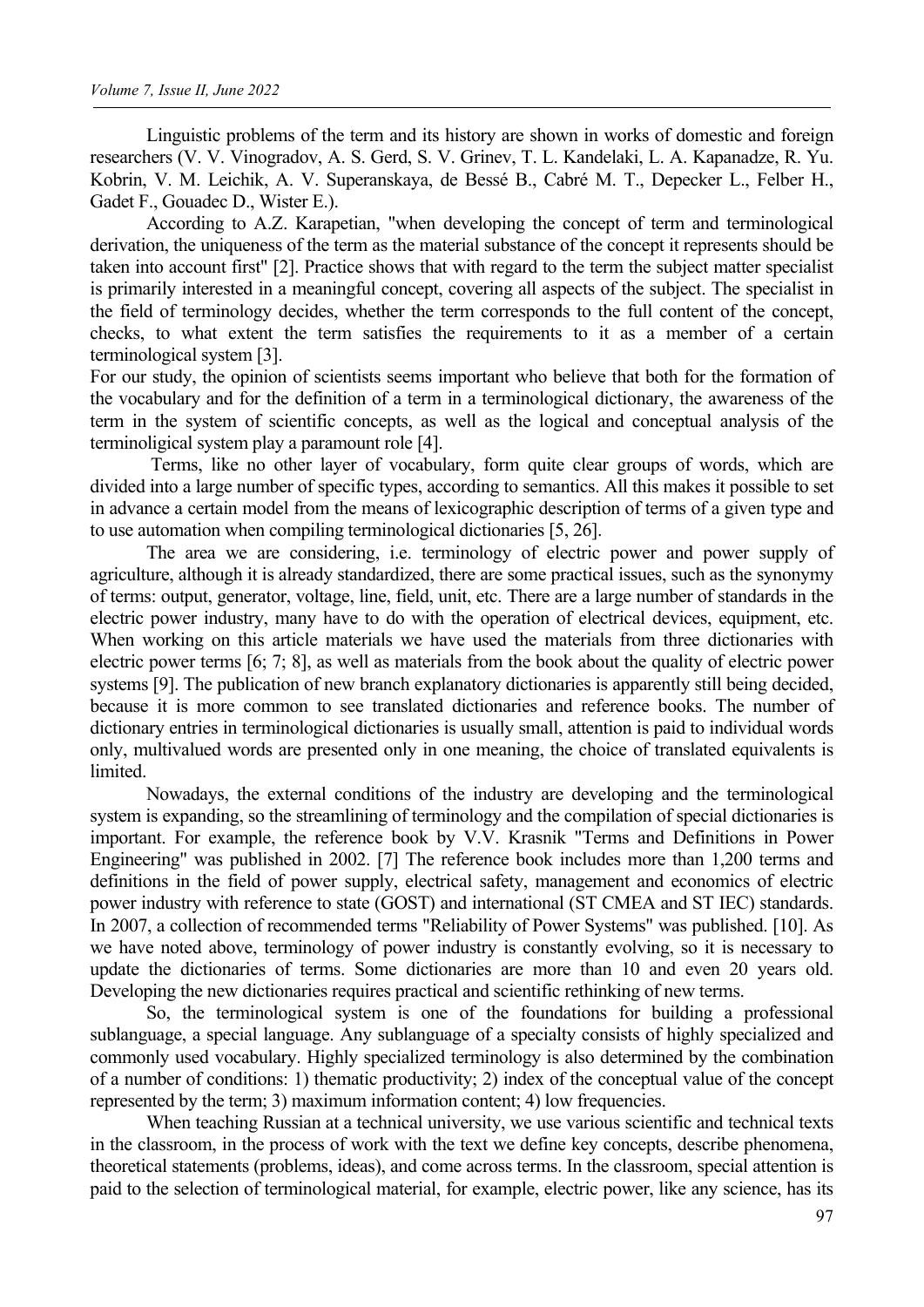own concepts, the vocabulary in texts on electric power or agricultural power supply are general literary words and terms (electric motor, electric drive, transformer, winding, generator, insulator, etc.). Term combinations such as: the generator is excited; the generator is idling; voltage is applied to ...; apply current; be under voltage, current, etc. describe various processes and phenomena. In tasks, we divide the terms into thematic groups, expand the horizons of students using the mental maps, which form communicative competencies and expand the terminological vocabulary of students.

And now let's try to consider the method of critical thinking development technology through reading and writing, which we use in the classroom and is an integral system that forms the skills of work with information in the process of reading and writing.

This technology was developed at the end of the 20th century in the USA **(C. Temple, J. Steele, C. Meredith, S. Walter)** [11]. It's known in Kazakhstan since 2011.

It synthesizes ideas and methods of technologies of collective and group ways of learning, cooperation, developmental learning. The process should be organized in such a way that the focus is on the personality of the student (personal-oriented approach): his motives, goals, needs, inner world, individual experience and psychological makeup. The teacher's role in the classroom: he becomes more not a transmitter of knowledge, but a partner in learning.



Figure 1 - Critical Thinking Technology

RCM technology has two features (Figure 1):

1. The structure of the session, which includes three phases:

- challenge (awakening of existing knowledge and interest in new information);

- comprehension (acquisition of new information);

- reflection (comprehension, birth of a new knowledge);

2. The content, which is based on the effective techniques and strategies aimed at the formation of students' critical thinking.

So, from the point of view of the authors of technology above:

critical thinking is developed through the ability to rise new **questions**; the ability to develop a variety of **arguments** and the ability to make an independent **decision**. One of the tools of critical thinking is the construction of a cluster. **Cluster** is a way of graphical organization of the material,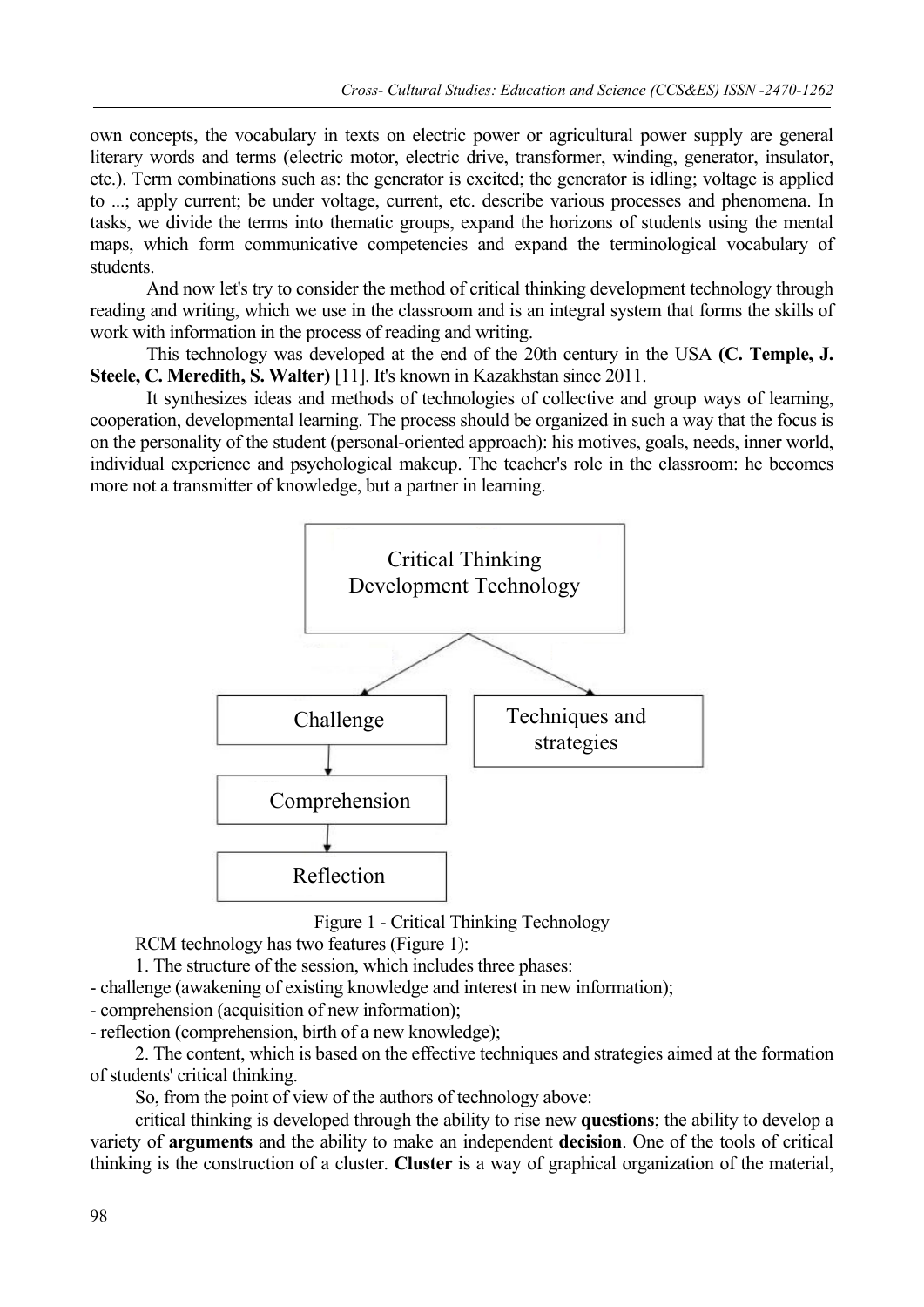allowing you to visualize the thought processes that occur during immersion in a particular text. Work is conducted in pairs, individually or in groups.

In the middle of a blank sheet of paper we write down the key word - the "heart" of the text, around the word, sentences - ideas, facts, images appropriate to the topic, the words are connected to the key concept, logical connections are established. Consequently, after reading a text, the students begin to develop their intellectual abilities, give free rein to their imagination and intuition, receiving new information, comprehending it, relating it to the already existing knowledge, make a model "planet and its satellites" on the topic "Scientific discoveries" of the final session. The students work with terms related to scientific discoveries, expand associative concepts with this topic and form skills of analyzing scientific texts, which is shown in Figure 2.



Figure 2 – «Science» cluster

In this way students continue to work until ideas run out, establish and build cause-and-effect connections between pieces of information, and **do not follow a predetermined plan**. In the learning process, students activate terminological units in speech by multiple repeating and imitating a statement based on training and speech tasks. Next, they determine semantics, combinations, and other characteristics of the term, then go back to the text, analyze the scope of its use, demonstrate the extent to which the text functions in similar situations, and then organize reproductive speech activities on an independent level. Note that it is the text that serves as the organizing pivot of all phases of terminological skill formation.

#### **Conclusion**

Thus, the work on formation of terminological skills in relation to the terminological unit should be carried out in several stages, each of which includes:

• assimilation of a certain number of terms, their recognition, selection and semantization in the text, active use in the process of independent expression;

• formation of a set of abilities and skills related to the specifics of a given group of terms.

If we take a new topic, all the necessary elements are presented and corrected by the teacher, then in the future the students themselves use the experience of previous sessions, as we have already noted above, they analyze, synthesize information, think and build reasoning to determine further actions. Consequently, another criterion for the effectiveness of the innovation process is realized, a personality capable of continuous learning and self-education is formed.